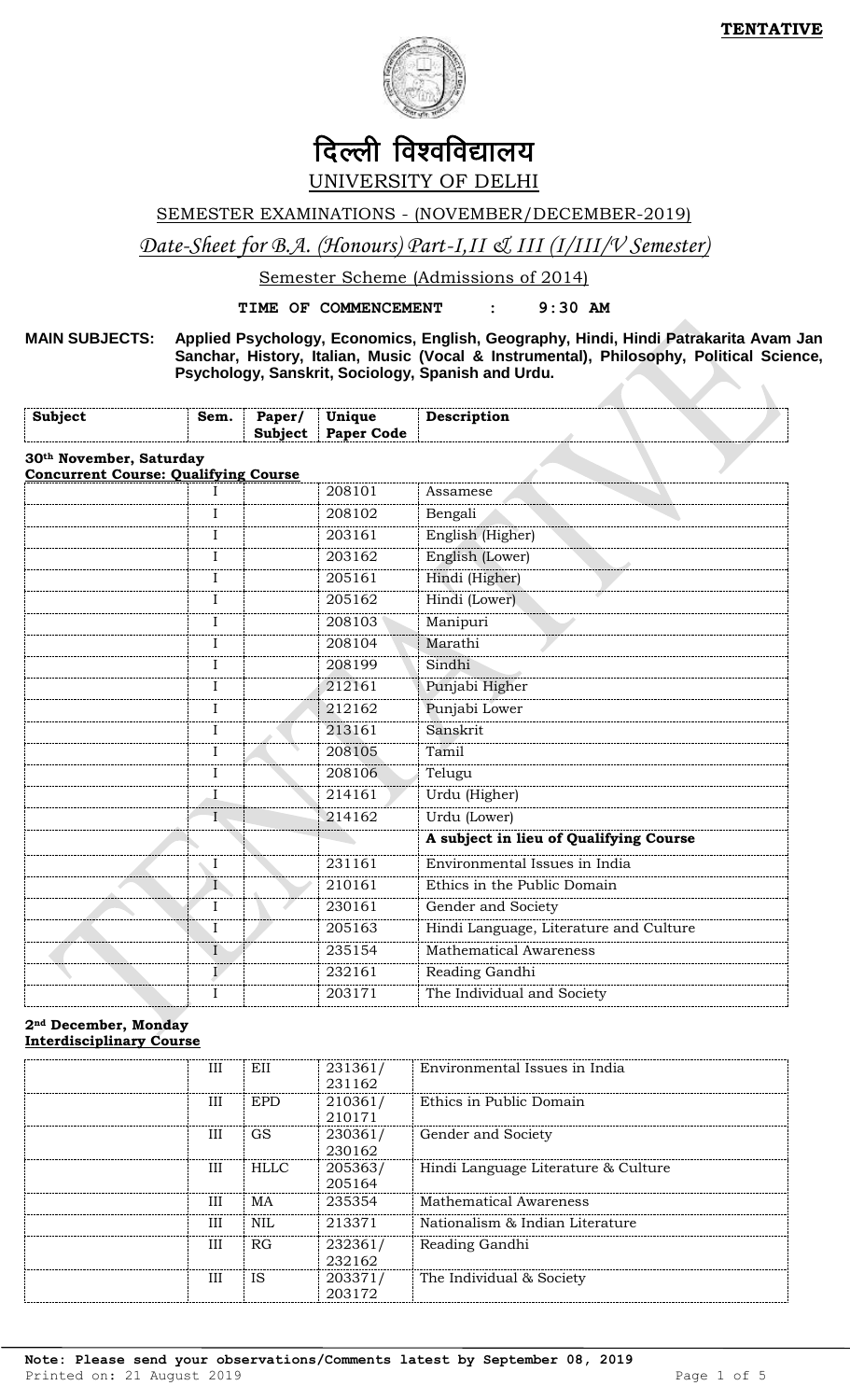## *Tentative date-Sheet for B.A. (Honours) Part-I, II & III (I/III/V Semester) Simultaneous Exams., Nov./Dec.-2019 Contd...*

| Subject            | Sem. | Paper/<br>Subject | Unique<br><b>Paper Code</b> | Description |
|--------------------|------|-------------------|-----------------------------|-------------|
| <b>Main Papers</b> |      |                   |                             |             |

#### **3rd December, Tuesday**

| Applied Psychology                   | V            | 16          | 211501 | <b>Counseling Psychology</b>               |
|--------------------------------------|--------------|-------------|--------|--------------------------------------------|
| Economics                            | V            | XIX.        | 227501 | Indian Economics Development Since 1947-II |
| English                              | V            | <b>XVI</b>  | 203501 | English Literature 3(ii)                   |
| Geography                            | V            | 501         | 229501 | Evolution of Geographical Thought          |
| Hindi                                | V            | XIV         | 205501 | हिंदी साहित्य का इतिहास (आधुनिक काल)       |
| Hindi Patrakarita<br>Avam Jansanchar | V            | XIV         | 205521 | प्रिंट माध्यम                              |
| History                              | V            | XV          | 231501 | History of India-V (C1550-1605)            |
| Hindustani Music                     | $\mathbf{V}$ | 113         | 244515 | Theory -History of Indian Music            |
| Philosophy                           | V            | 5.1         | 210501 | Text of Indian Philosophy-I                |
| Political Science                    | $\mathbf{V}$ | <b>XVII</b> | 232501 | Indian Political Thought-I                 |
| Psychology                           | V            | <b>XIV</b>  | 211511 | Industrial/Organizational Psychology       |
| Sanskrit                             | $\mathbf{V}$ | <b>XVI</b>  | 213501 | Vedic Literature                           |
| Sociology                            | V            | XI          | 230501 | Sociological Theories -I                   |
| Urdu                                 | $\mathbf{V}$ | XIV         | 214501 | Study of Medieval Poetry                   |

# **4th December, Wednesday**

| Applied Psychology       | III | IX          | 211301 | Applied Social Psychology-I                                              |
|--------------------------|-----|-------------|--------|--------------------------------------------------------------------------|
| Economics                | III | IX          | 227301 | Intermediate Microeconomics-I                                            |
| English                  | Ш   | <b>VIII</b> | 203301 | English Literature 1(ii)                                                 |
| Geography                | III | 301         | 229301 | <b>Economic Geography</b>                                                |
| Hindi                    | Ш   | VII         | 205301 | हिन्दी साहित्य का इतिहास (मध्यकाल तक)                                    |
| Hindi Patrakarita        | III | <b>VII</b>  | 205321 | कम्प्यूटर और इंटरनेट                                                     |
| Avam Jan Sanchar         |     |             |        |                                                                          |
| History                  | III | VII         | 231301 | History of India-III (c. 750-1206)                                       |
| Italian                  | Ш   | IX          | 204321 | Communicative Grammar & Language in Writing                              |
| Hindustani Music         | Ш   | 107         | 244311 | Theory-Historical study of Musical terms                                 |
| Philosophy               | Ш   | 3.1         | 210301 | History of Western Philosophy-I                                          |
| <b>Political Science</b> | III | IX          | 232301 | Introduction to comparative Government and Politics                      |
| Psychology               | III | VII         | 211311 | Psychological Research                                                   |
| Sanskrit                 | Ш   | <b>VIII</b> | 213301 | Sanskrit Literature-III                                                  |
| Sociology                | Ш   | V           | 230301 | Sociology of Religion                                                    |
| Spanish                  | III | IX          | 204331 | Communicative Grammar & Language in Writing                              |
| Urdu                     | III | <b>VIII</b> | 214301 | Special Study of Prem Chand as a Short Story<br>(i)<br>Writer.           |
|                          |     |             | 214302 | Special Study of Rajinder Singh Bedi as a Short<br>(ii)<br>Story Writer. |
|                          |     |             | 214303 | (iii) Special Study of Woman Short Story Writer.                         |

#### **5th December, Thursday**

| <b>Applied Psychology</b>             | T              |     | 211101 | Psychology & Its Applications-I                                              |
|---------------------------------------|----------------|-----|--------|------------------------------------------------------------------------------|
| Economics                             | $\overline{1}$ |     | 227101 | <b>Introductory Microeconomics</b>                                           |
| English                               | I              |     | 203101 | English Literature-4 (i)                                                     |
| Geography                             | I              | 101 | 229101 | Geomorphology                                                                |
| Hindi                                 | I              |     | 205101 | साहित्य चिन्तन–1                                                             |
| Hindi Patrakarita<br>Avam Jan Sanchar |                |     | 205121 | संचार, जनसंख्या और जनमाध्यम                                                  |
| History                               | I              |     | 231101 | History of India                                                             |
| Italian                               | $\mathbf I$    |     | 204121 | Communicative Grammar                                                        |
| Hindustani Music                      | I              | 101 | 244111 | Theory-Musicology                                                            |
| Philosophy                            | $\mathbf{I}$   | 1.1 | 210101 | Traditional Logic (Sec. A)<br>Informal Fallacies (Sec. B)                    |
| Political Science                     | $\mathbf I$    |     | 232101 | Colonialism in India                                                         |
| Psychology                            |                |     | 211111 | Foundations of Psychology                                                    |
| Sanskrit                              |                |     | 213101 | Proficiency in Sanskrit Language-I                                           |
| Sociology                             | I              |     | 230101 | Introduction to Sociology-I                                                  |
| Spanish                               |                |     | 204131 | Communicative Grammar                                                        |
| Urdu                                  | $\mathbf I$    |     | 214101 | Study of Prose and Poetic form of Urdu Literature<br>(Art and Short History) |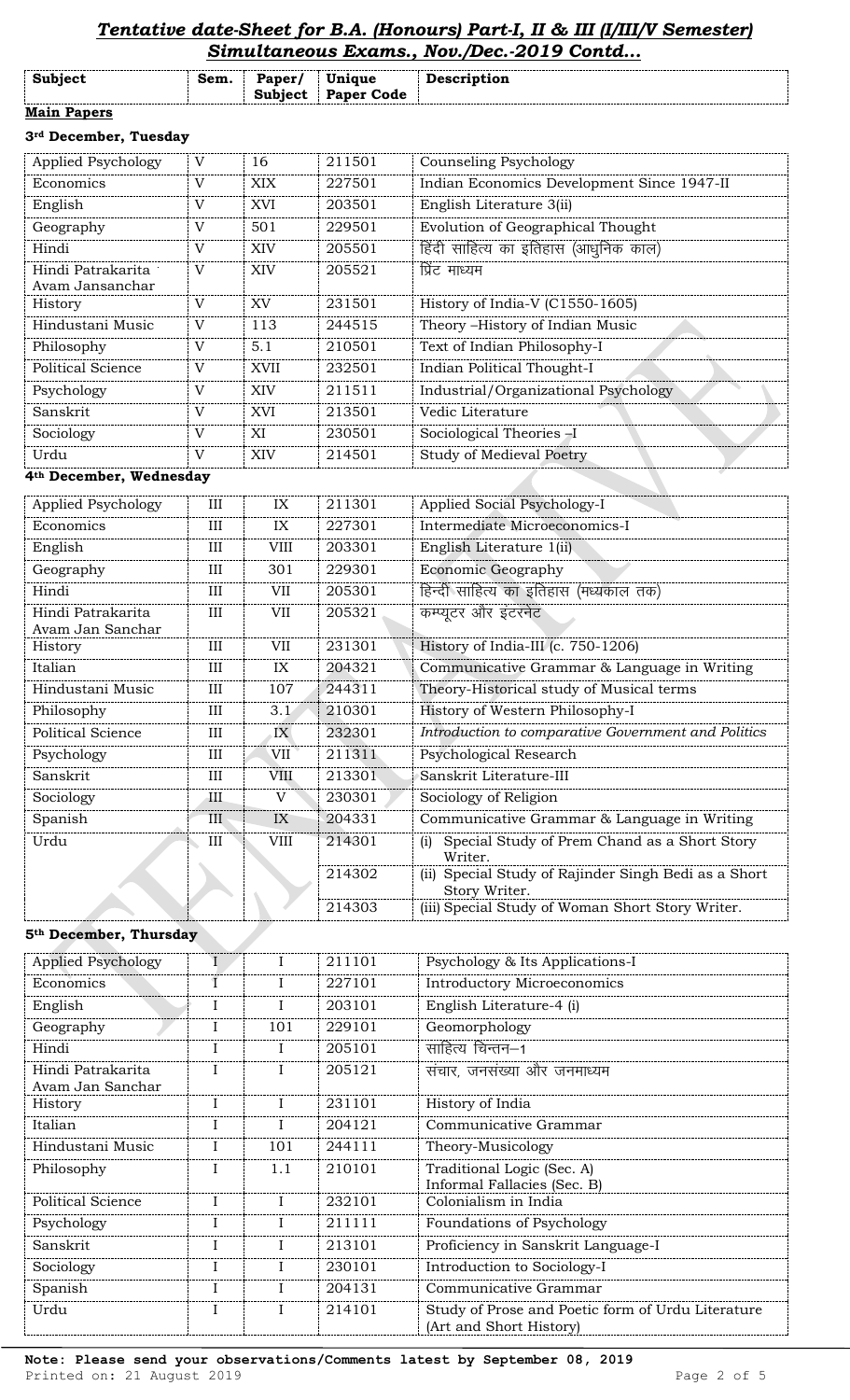# *Tentative date-Sheet for B.A. (Honours) Part-I, II & III (I/III/V Semester)*

|                                      | Simultaneous Exams., Nov./Dec.-2019 Contd |                          |                             |                                           |  |  |
|--------------------------------------|-------------------------------------------|--------------------------|-----------------------------|-------------------------------------------|--|--|
| Subject                              | Sem.                                      | Paper/<br><b>Subject</b> | Unique<br><b>Paper Code</b> | Description                               |  |  |
| 6 <sup>th</sup> December, Friday     |                                           |                          |                             |                                           |  |  |
| Applied Psychology                   | V                                         | 17                       | 211502                      | Clinical Psychology-I                     |  |  |
| Economics                            | $\mathbf{V}$                              | XX                       | 227502                      | Development Theory & Experience-I         |  |  |
| English                              | V                                         | <b>XVII</b>              | 203502                      | English Literature 5(i)                   |  |  |
| Geography                            | $\mathbf{V}$                              | 502                      | 229502                      | Social Geography                          |  |  |
| Hindi                                | $\mathbf{V}$                              | XV                       | 205502                      | आधुनिक कविता –दो                          |  |  |
| Hindi Patrakarita<br>Avam Jansanchar | $\mathbf{V}$                              | XV                       | 205522                      | रेडियो                                    |  |  |
| History                              | $\overline{V}$                            | XVI                      | 231502                      | History of India VI(C.1750-1857)          |  |  |
| Italian                              | $\mathbf{V}$                              | <b>XVIII</b>             | 204522                      | Introduction to Literature                |  |  |
| Hindustani Music                     | V                                         | 116                      | 244518                      | Theory -Applied Musicology                |  |  |
| Philosophy                           | $\mathbf{V}$                              | 5.2                      | 210502                      | (A) Philosophy of Religion -I             |  |  |
|                                      |                                           |                          | 210503                      | (B) Philosophy of Logic-I                 |  |  |
|                                      |                                           |                          | 210504                      | (C) Philosophy of Language-I              |  |  |
|                                      |                                           |                          | 210505                      | (D) Philosophy of Science -I              |  |  |
| <b>Political Science</b>             | $\mathbf{V}$                              | <b>XVIII</b>             | 232502                      | <b>Classical Political Philosophy</b>     |  |  |
| Psychology                           | V                                         | XV                       | 211512                      | Abnormal Psychology-I                     |  |  |
| Sanskrit                             | $\mathbf{V}$                              | <b>XVII</b>              | 213502                      | Reasoning: Ontology, Epistemology & Logic |  |  |
| Sociology                            | $\mathbf{V}$                              | XII                      | 230502                      | Social Stratification-I                   |  |  |
| Spanish                              | V                                         | <b>XVIII</b>             | 204532                      | Introduction to Literature                |  |  |
| Urdu                                 | $\mathbf{V}$                              | XV                       | 214502                      | (1) Study of Prose Form Afsana            |  |  |
|                                      |                                           |                          | 214503                      | (2) Study of Prose Form Drama             |  |  |

#### **7th December, Saturday**

| Economics         | Ш   | X           | 227302 | Intermediate Macroeconomics-I             |
|-------------------|-----|-------------|--------|-------------------------------------------|
| English           | Ш   | IX          | 203302 | English Literature 2(i)                   |
| Geography         | Ш   | 302         | 229302 | <b>Environmental Geography</b>            |
| Hindi             | Ш   | VIII        | 205302 | साहित्य चिन्तन–दो                         |
| Hindi Patrakarita | ΠI  | <b>VIII</b> | 205322 | संपादन और रिपोर्टिंग                      |
| Avam Jan Sanchar  |     |             |        |                                           |
| History           | Ш   | VIII        | 231302 | Rise of Modern West-I                     |
| Philosophy        | III | 3.2         | 210302 | (A) Social and Political Philosophy-I     |
|                   |     |             |        | (John Rawls, Equality & Rights)           |
|                   |     |             | 210303 | (B) Greek Philosophy-I                    |
| Political Science | III | X           | 232302 | Theories of Administration                |
| Sanskrit          | Ш   | IX          | 213302 | Critical Survey of Sanskrit Literature-II |
| Sociology         | Ш   | VI          | 230302 | <b>Economic Sociology</b>                 |
| Urdu              | III | IX          | 214304 | Study of Modern Literary Movements        |

### **9th December, Monday**

| Applied Psychology | $\mathbf{I}$ | $\mathbf{I}$ | 211102 | Research Methodology & Statistics-I              |
|--------------------|--------------|--------------|--------|--------------------------------------------------|
| Economics          |              | $_{\rm II}$  | 227102 | Statistical Methods in Economics-I               |
| English            | ſ            | $\mathbf{I}$ | 203102 | Twentieth Century Indian Writing (i)             |
| Geography          | $\bf{I}$     | 102          | 229102 | Climatology                                      |
| Hindi              | I            | $\mathbf{I}$ | 205102 | प्राचीन और पूर्वमध्यकालीन कविता                  |
| Hindi Patrakarita  |              | $\mathbf{I}$ | 205122 | माध्यम और भाषा                                   |
| Avam Jan Sanchar   |              |              |        |                                                  |
| History            | $\mathbf{I}$ | $\mathbf{I}$ | 231102 | Social Formations and Cultural Pattern of the    |
|                    |              |              |        | Ancient World                                    |
| Italian            | I            | $\mathbf{I}$ | 204122 | Language in Writing                              |
| Philosophy         | I            | 1.2          | 210102 | Elements of Indian Philosophy-I                  |
| Political Science  |              | $\mathbf{I}$ | 232102 | <b>Understanding Political Theory</b>            |
| Psychology         |              | $\mathbf{I}$ | 211112 | Statistical Methods for Psychological Research-I |
| Sanskrit           |              | $\mathbf{I}$ | 213102 | Sanskrit Literature-I                            |
| Sociology          |              | $\mathbf{I}$ | 230102 | Sociology of India-I                             |
| Spanish            |              | $\mathbf{I}$ | 204132 | Language in Writing                              |
| Urdu               | I            | $\mathbf{H}$ | 214102 | Introduction of Persian<br>(i)                   |
|                    |              |              | 214103 | Study of Modern Prose<br>(ii)                    |
|                    |              |              | 214104 | (iii) Study of Progressive Poetry                |

 $\mathbb{R}$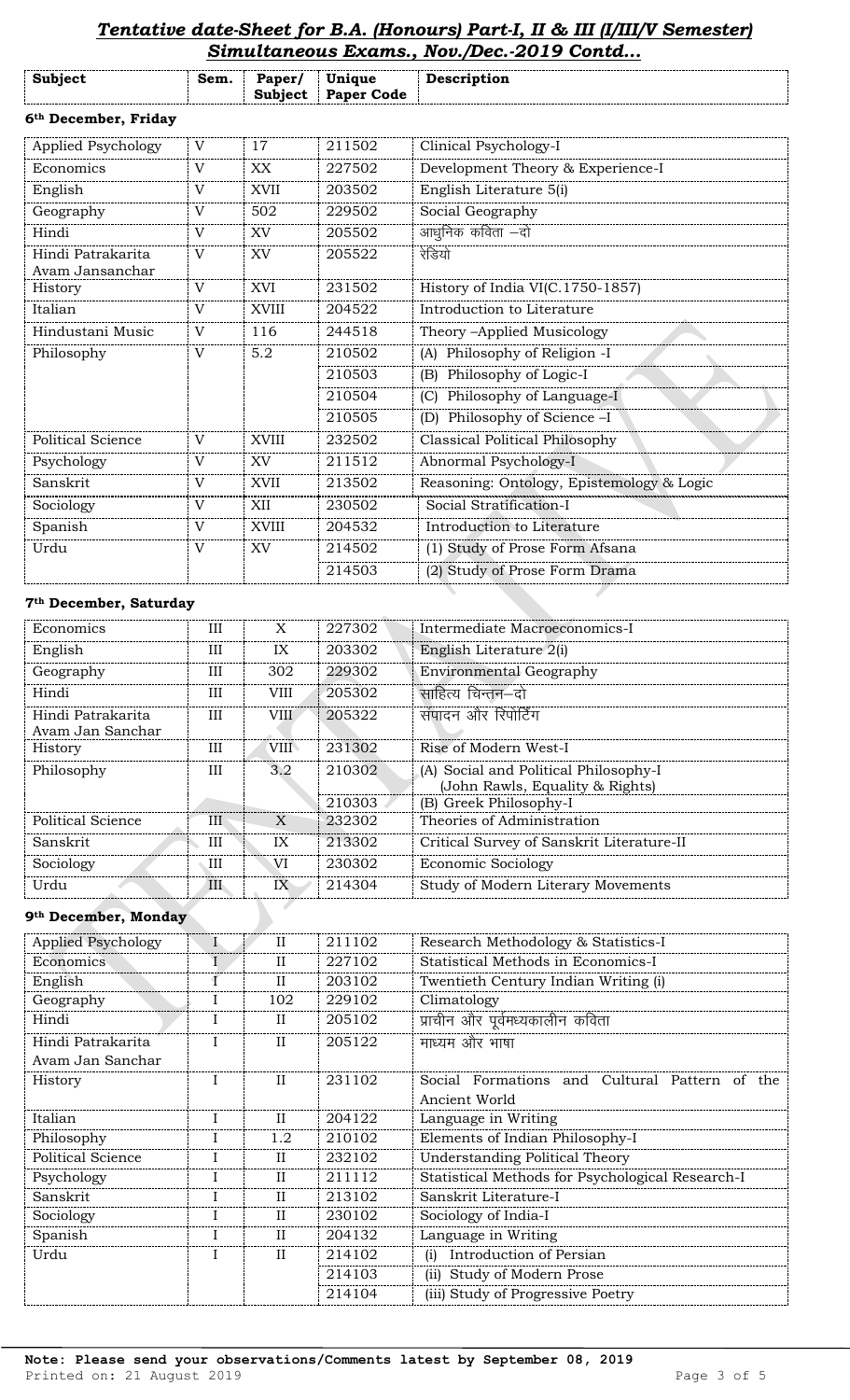# *Tentative date-Sheet for B.A. (Honours) Part-I, II & III (I/III/V Semester) Simultaneous Exams., Nov./Dec.-2019 Contd...*

| <b>Subject</b>                       | Sem.           | Paper/<br><b>Subject</b> | Unique<br><b>Paper Code</b> | Description                                                     |
|--------------------------------------|----------------|--------------------------|-----------------------------|-----------------------------------------------------------------|
| 10th December, Tuesday               |                |                          |                             |                                                                 |
| Economics                            | V              | XXI                      | 227503                      | <b>Public Economics</b>                                         |
| English                              | $\mathbf V$    | XVIII                    | 203503                      | Contemporary Literature (i)                                     |
| Hindi                                | $\mathbf V$    | XVI                      | 205503                      | हिंदी निबन्ध और अन्य गद्य विधाएं                                |
| Hindi Patrakarita<br>Avam Jansanchar | $\mathbf V$    | XVI                      | 205523                      | टेलीवीजन                                                        |
| History                              | V              | XVII                     | 231503                      | History of China & Japan -I (C.1840-1949)                       |
| Italian                              | V              | <b>XIX</b>               | 204523                      | Language in Writing                                             |
| Philosophy                           | V              | 5.3                      | 210506                      | (A) Contemporary Philosophy-I                                   |
|                                      |                |                          | 210507                      | (B) Aesthetics-I                                                |
|                                      |                |                          | 210508                      | (C) Later Greek Philosophy-I                                    |
| <b>Political Science</b>             | V              | <b>XIX</b>               | 232503                      | Development Process & Social Movements in<br>Contemporary India |
| Psychology                           | V              | <b>XVII</b>              | 211514                      | Child & Adolescent Development                                  |
| Sanskrit                             | $\overline{V}$ | <b>XVIII</b>             | 213503                      | Epigraphy, Paleography & Chronology                             |
| Sociology                            | $\mathbf V$    | XIII                     | 230503                      | Methods in Sociological Research-I                              |
| Spanish                              | $\mathbf{V}$   | <b>XIX</b>               | 204533                      | Language in Writing                                             |
| Urdu                                 | $\mathbf V$    | <b>XVI</b>               | 214504                      | Study of Development of Urdu Language &<br>Literature           |

### **11th December, Wednesday**

| Economics         | Ш   | XI  | 227303 | Economic History of India: 1857-1947                     |
|-------------------|-----|-----|--------|----------------------------------------------------------|
| English           | Ш   | X   | 203303 | Nineteenth Century European Realism (i)<br>(a)           |
|                   |     |     | 203304 | (b) Classical Literature (i)                             |
|                   |     |     | 203305 | Forms of Popular Fiction (i)<br>(c)                      |
| Geography         | Ш   | 304 | 229304 | Urban Geography                                          |
| History           | Ш   | IX  | 231303 | (a) I: History of United States of America (c.1776-1945) |
|                   |     |     | 231304 | (b) I: History of the USSR (c. 1917-1964)                |
|                   |     |     | 231305 | (c) I: History of Africa $(c.1500-1960s)$                |
|                   |     |     | 231306 | (d) I: History of Southeast Asia-The 19th Century        |
| Italian           | Ш   | XI  | 204323 | Introduction to Literature                               |
| Political Science | Ш   | XI  | 232303 | Theories of International Relations and World History    |
| Sanskrit          | Ш   | X   | 213303 | Proficiency in Sanskrit Language-II                      |
| Spanish           | III | XI  | 204333 | Introduction to Literature                               |

### **12th December, Thursday**

| Economics         | IΙI | 227103 | Mathematical Methods for Economics-I             |
|-------------------|-----|--------|--------------------------------------------------|
| Geography         | 104 | 229104 | Geography of Population                          |
| Political Science | Ш   | 232103 | Constitutional Democracy and Government in India |
| Urdu              | III | 214105 | Study of Art, History of Prose Form              |

#### **13th December, Friday**

| Economics         | V            | XXII        | 227504 | (A) Economics of Health and Education     |  |  |
|-------------------|--------------|-------------|--------|-------------------------------------------|--|--|
|                   |              |             | 227505 | (B) Political Economy                     |  |  |
|                   |              |             | 227506 | (C) Topics in Microeconomics -I           |  |  |
|                   |              |             | 227507 | (D) Advanced Macroeconomics               |  |  |
|                   |              |             | 227508 | (E) Money and Financial Markets           |  |  |
| English           | V            | <b>XIX</b>  | 203504 | (A) Anglo-American Writing From 1930(i)   |  |  |
|                   |              |             | 203505 | (B) Literary Theory (i)                   |  |  |
|                   |              |             | 203506 | (C) Women's Writing of the Nineteenth and |  |  |
|                   |              |             |        | Twentieth Centuries (i)                   |  |  |
|                   |              |             | 203507 | (D) Modern European Drama (i)             |  |  |
| Geography         | V            | 504         | 229504 | Agricultural Geography                    |  |  |
|                   |              | 505         | 229505 | Bio Geography                             |  |  |
|                   |              | 506         | 229506 | Political Geography                       |  |  |
| Hindi             | $\mathbf{V}$ | XVII        | 205504 | हिंदी नाटक                                |  |  |
| Hindi Patrakarita | V            | <b>XVII</b> | 205524 | सिनेमा                                    |  |  |
| Avam Jansanchar   |              |             |        |                                           |  |  |
| History           | V            | XVIII       | 231504 | History of Modern Europe-I (C.1780-1939)  |  |  |